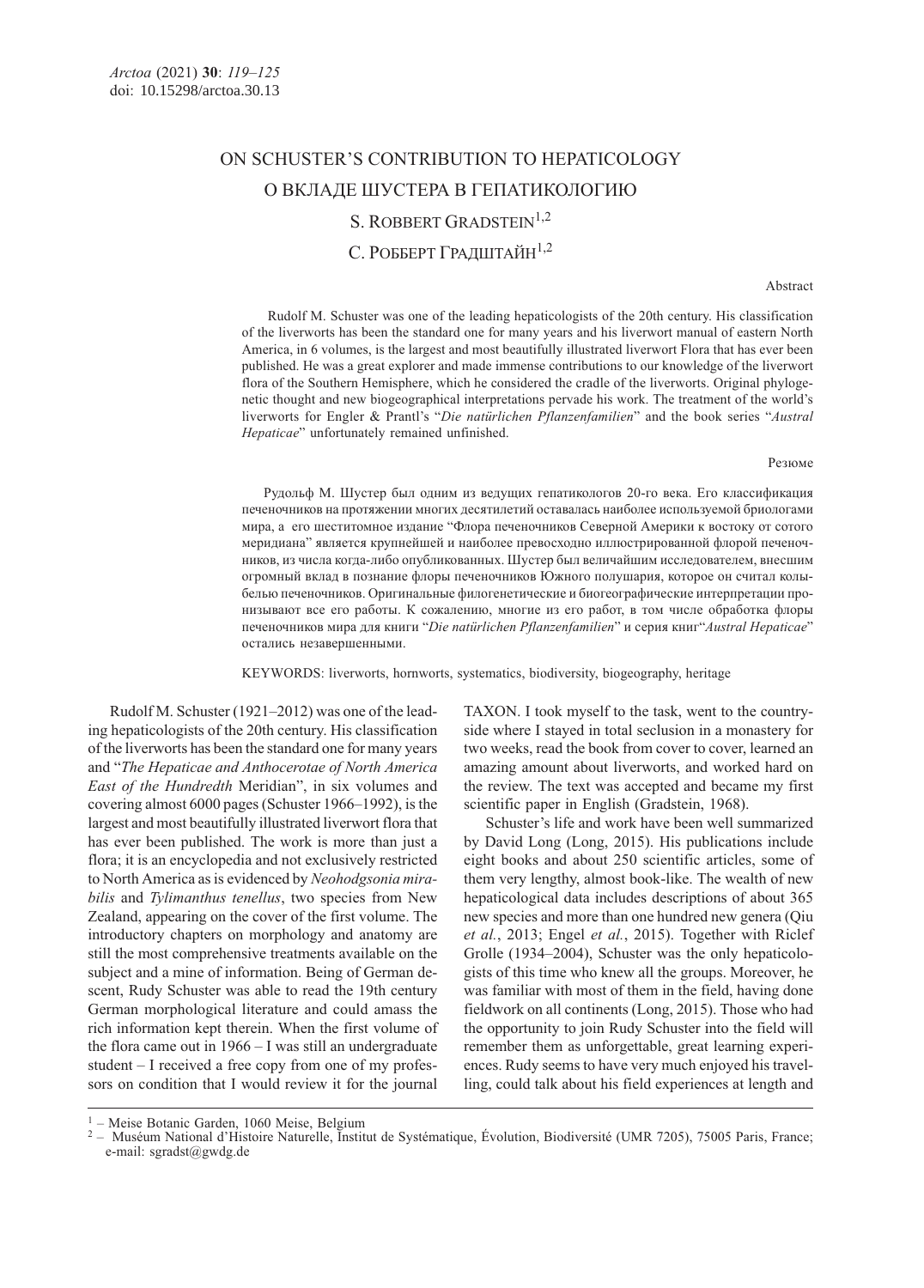with much enthusiasm, and occasionally hinted about his adventures in his writings, for example in his paper on Perssoniella (Schuster, 1965). This unusual endemic liverwort from New Caledonia was long known known from limited, gametophytic material and its taxonomic position was puzzling. The plants had been believed to grow by means of an apical cell with only two cutting faces, a rare feature in the leafy liverworts where it was otherwise only known in Pleurozia. As Schuster wrote: " ...the genus simply did not fit in any of the groups, families or even suborders which I recognized in my most recent classification of the Hepaticae (Schuster 1958). In order to resolve this problem, a collecting expedition to New Caledonia was organized, for March, 1962. M. Luc Chevalier, of the Museum at Noumea, was kind enough to take my wife, Dr. David Bierhorst, and myself to Montagne des Sources, where he had earlier taken Selling, who collected the type of Personiella there. I do not care to dwell on the harrowing trip up to Montagne des Sources: it involved building a bridge for the Land Rover; crossing boulder-infested streams that threatened to demolish the Land Rover; a fire in the vehicle occasioned by the battery breaking free and shorting out; avoiding washed out sectors of the "road" by riding with two wheels high on steep banks – and finally a dead stop, where large boulders had blocked the overgrown path that we used for a road. Suffice to say, we eventually got there. Although collecting was limited by a typical tropical downpour, and by very limited time available there, numerous collections of Perssoniella were made...." (Schuster, 1965, p. 480).

Schuster's worldwide travels were related to his ambitious aim to write a monographic treatment of the families and genera of liverworts of the world, updating Schiffner's treatment in Engler & Prantl's "Die natürlichen Pflanzenfamilien" (Schiffner, 1893). He held the strong conviction that such a goal could only be achieved by studying freshly collected material (Schuster, 1988). Although the treatment remained unfinished, a wealth of specimens and precursory publications resulted from the project. His collecting activities yielded about 60.000 specimens, from all continents and countless observations on habitat and morphological variation of the species. Major and surprising new insights emerged from these activities. While in the field in New Caledonia, for example, Schuster discovered that the morphology of the leafy liverwort genus Pleurozia had been misinterpreted, and that the ventral and dorsal sides of the plants had been confused. Admittedly, distinguishing between dorsal and ventral in Pleurozia can be tricky because the underleaves are absent, rhizoids are usually lacking and plants are often growing erect. It had generally been assumed that the leaf lobule, a characteristic feature of most of the species in the genus, is the ventral leaf lobe. However, when examining material of P. caledonica from New Caledonia – a species growing prostrate and producing

rhizoids – Schuster found that the lobule is dorsal in position, not ventral (Schuster, 1965). By the old, erroneous interpretation the plants would be growing upside down!

The fresh collections also allowed for making observations on oil bodies and this yielded important new insights into the taxonomy of the Lejeuneaceae (Schuster & Hattori, 1954; Schuster, 1992), the largest and most difficult group of the liverworts. Thus, he found that the genus Acrolejeunea (at the time called "Ptychocoleus") was heterogeneous and contained species with homogeneous or segmented oil bodies. Those with segmented oil bodies, mostly from Africa, were referred to a new genus which he called Phragmilejeunea (Schuster, 1961). The novel genus was accepted in a subsequent monograph of Acrolejeunea (Gradstein, 1975), but the name Phragmilejeunea had to be abandoned, being antedated by the name Schiffneriolejeunea Verd.

Producing classifications and formulating concepts on liverwort origin and evolution were Schuster's main preoccupations (Long, 2015). His ideas about primitive and advanced characters and the course on evolution (e.g., Schuster 1949, 1979b, 1984, 2002), however, were essentially based on "taxonomic instinct" or "Fingerspitzengefühl", as he used to call it, not on rigorous phylogenetic analysis. It would be interesting to check which of his ideas have been confirmed in recent molecularphylogenetic studies, and which have not. His classification of the liverworts, developed over almost half a century in series of major publications (Schuster, 1953, 1966, 1979b, 1984, 2000), however, has been highly successful and was widely adopted over many years. The backbone of his system was the subdivision of the liverworts into two main groups, Jungermanniidae and Marchantiidae, each with three or four orders and with several suborders (Table 1). Upright growing,  $\pm$  isophyllous plants with three rather similar rows of leaves, such as *Haplo*mitrium, Herbertus and Lepicolea, were considered primitive while anisophyllous and thalloid taxa were considered more advanced. This idea had first been proposed by the Austrian botanist Richard Wettstein and had been adopted in the classifications of Alexander W. Evans and Frans Verdoorn (Verdoorn, 1932); the latter two authors had also recognized the two subclasses of liverworts. Schuster's classification, however, was far more comprehensive than the previous ones which still had a strong holarctic bias. Schuster's system, in contrast, was the first one that was truly global.

The application of molecular phylogenetics in the last twenty years has led to considerable modification of the classification of liverworts (Crandall-Stotler et al., 2009; Söderström et al., 2016). A comparison of Schuster's classification and the current system shows an increase in the number of subclasses (from 2 to 5) and orders (from 6-7 to 14) (Table 1). In addition, five major changes have been made: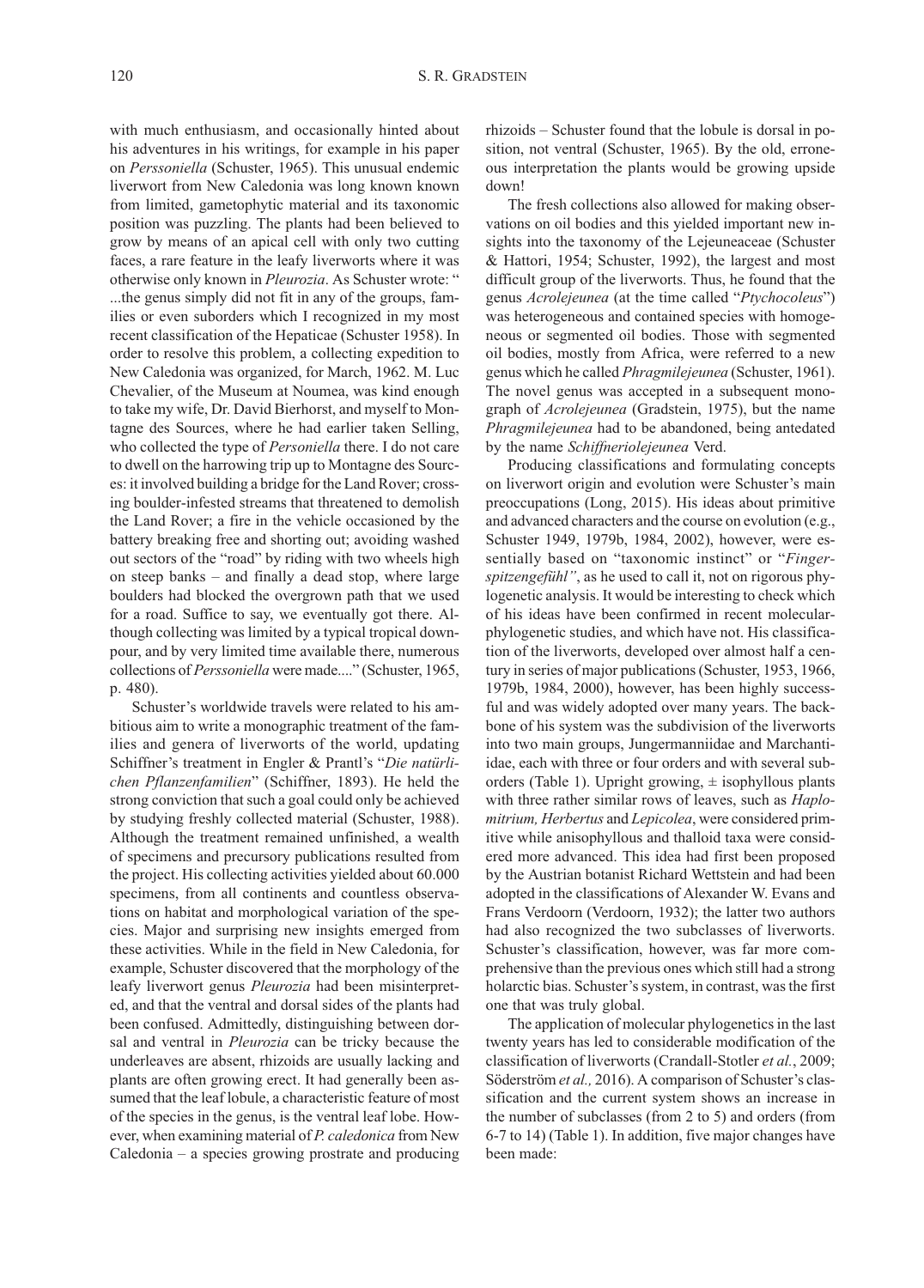Table 1. Classification of liverworts according to R. M. Schuster and recent authors.

| Schuster (1964-1992)                                     | Crandall-Stotler et al. (2009), Söderström et al. (2016) |
|----------------------------------------------------------|----------------------------------------------------------|
| <b>CLASS HEPATICAE</b>                                   | <b>DIVISION MARCHANTIOPHYTA</b>                          |
|                                                          | <b>CLASS HAPLOMITRIOPSIDA</b>                            |
|                                                          | Order Haplomitriales (= Calobryales)                     |
|                                                          | Order Treubiales                                         |
| SUBCLASS JUNGERMANNIIDAE                                 | <b>CLASS JUNGERMANNIOPSIDA</b>                           |
| Order Calobryales                                        |                                                          |
| Order Jungermanniales (incl. Pleurozia)                  | SUBCLASS JUNGERMANNIIDAE                                 |
|                                                          | Order Jungermanniales                                    |
|                                                          | Order Porellales                                         |
| Order Metzgeriales (incl. Blasia)                        | <b>SUBCLASS METZGERIIDAE</b>                             |
|                                                          | Order Metzgeriales                                       |
|                                                          | Order Pleuroziales                                       |
|                                                          | <b>SUBCLASS PELLIIDAE</b>                                |
|                                                          | Order Fossombroniales                                    |
|                                                          | Order Pallaviciniales                                    |
|                                                          | Order Pelliales                                          |
| Order Treubiales                                         |                                                          |
| <b>SUBCLASS MARCHANTIIDAE</b>                            | <b>CLASS MARCHANTIOPSIDA</b>                             |
|                                                          | <b>SUBCLASS BLASIIDAE</b>                                |
|                                                          | Order Blasiales                                          |
|                                                          | <b>SUBCLASS MARCHANTIIDAE</b>                            |
| Order Monocleales                                        |                                                          |
| Order Marchantiales (incl. Lunularia and Neohodgonsonia) | Order Marchantiales (incl. Monoclea)                     |
|                                                          | Order Lunulariales                                       |
|                                                          | Order Neohodgonsoniales                                  |
| Order Sphaerocarpales                                    | Order Sphaerocarpales                                    |

1) A third class Haplomitriopsida, was added, containing Haplomitrium (Calobryales) and Treubia (Treubiales). Schuster had already noted their similarity but nevertheless kept them apart, even though in an apparent "sister" position (e.g., Schuster, 2002, p. 12).

2) Metzgeriales proved to be paraphyletic and were split into Metzgeriidae and Pelliidae.

3) Blasia, generally considered a member of the Metzgeriales, proved to be a member of Marchantiopsida (subclass Blasiidae).

4) Pleurozia, considered a member of the leafy liverworts (Jungermanniales), proved to be a member of the thalloid Metzgeriidae (order Pleuroziales).

5) Monoclea proved to be a (highly apomorphic) member of the order Marchantiales (family Monocleaceae). Previously, the genus has been placed in an order of its own, Monocleales.

Many further changes have been added at lower taxonomic levels; for a detailed discussion of these changes the paper by Crandall-Stotler et al. (2009) should be consulted.

This comparison of classifications would be incomplete without a brief mention of Schuster's contribution to the taxonomy of Takakia. This extraordinary genus,

first described in 1958, has attracted much attention of bryologists and its taxonomic placement was long controversial because the plant was long only known from gametophytic material. Schuster took actively part in the discussion and in 1997, after the sporophyte of Takakia had been discovered and it appeared that Takakia was a moss [as had been suggested first by M. Mizutani based on the stalked archegonia of Takakia], he wrote a lengthy review paper summarizing the unusual features and discussing possible phylogenetic relationships of the plant (Schuster, 1997). Although the phylogenetic considerations were narrative and his final conclusion – that Takakia should be a separate division between liverworts and mosses with remote similarities to Calobryales and Andreaeopsida – not supported by subsequent molecular evidence, the paper was highly informative and very well balanced. I consider this one of Schuster's finest papers, and the best one written on Takakia.

Besides his work on taxonomy and morphology, Schuster made important contributions to the biogeography of liverworts. Work on this subject had long been hampered by the taxonomic chaos that had been created by Stephani's treatment of the liverworts of the world, "Species Hepaticarum" (Stephani, 1898–1924), which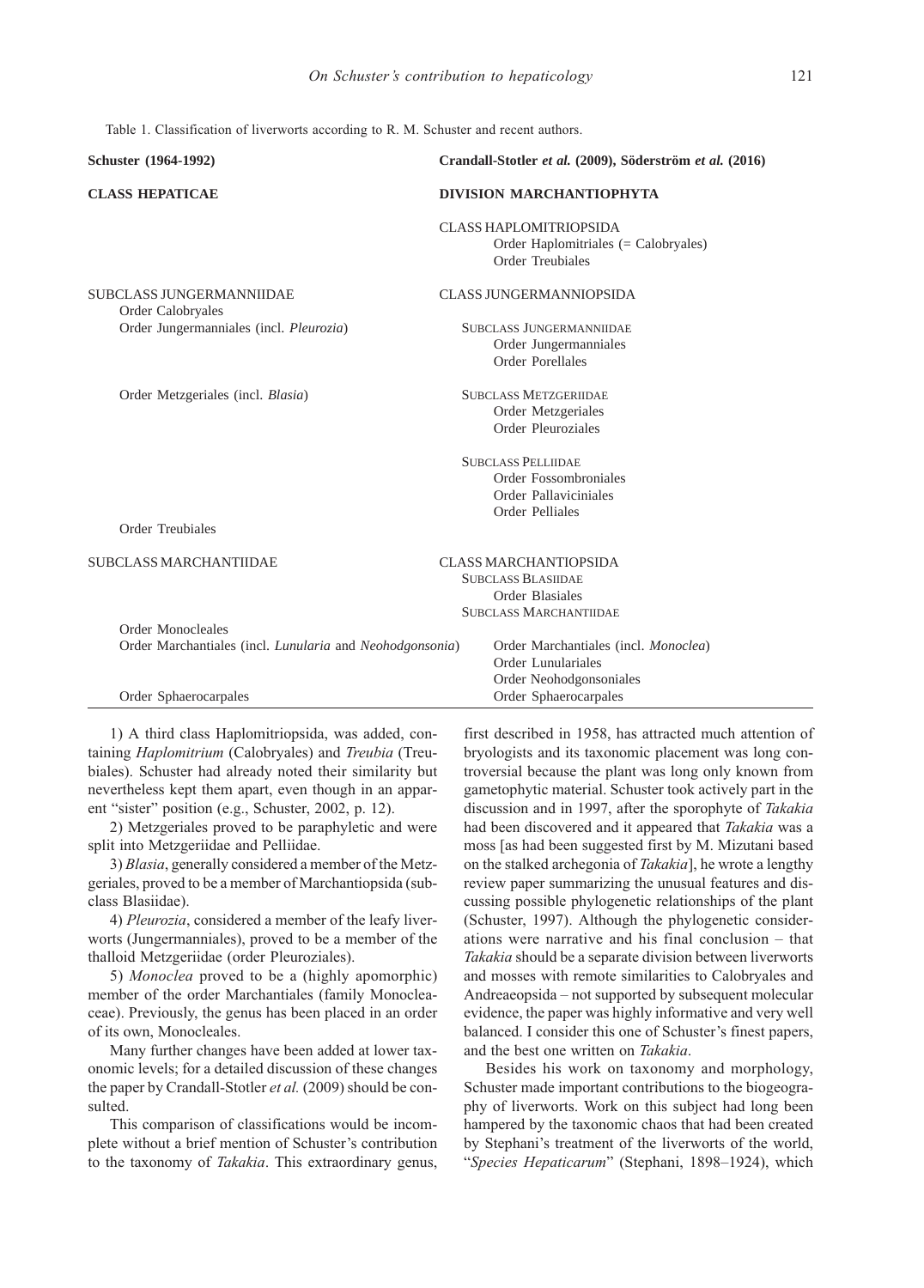

Fig. 1. Ruizanthus venezuelanus R.M. Schust. (Balantiopsidaceae). Photograph by R. Rico (Mérida).

included descriptions of a huge number of superfluous taxa (the necessary revision of the work is still ongoing). Because of this, possibilities for meaningful analysis of liverwort distributions at world level had long been limited. Schuster's first paper on the subject appeared in 1969 under the title "Problems on antipodal distribution in lower land plants", being part a series of lectures on plant systematics, each by a different author, presented at the "Smithsonian Summer Institute in Systematics – 1968" and published in a special volume of TAXON. Schuster's contribution dealt with the geographic ranges of selected genera and families of liverworts with main distribution in the Southern Hemisphere, the area which he had studied in great detail and considered of crucial biogeographic interest. Many important new ideas were contained in the paper and the summary is therefore reproduced here in full:

"The geographical distribution of the more primitive Hepaticae (subclass Jungermanniae) exhibits the same patterns of endemism and disjunction, and highly specific and restricted ranges as found in many groups of vascular plants. The subantarctic region is shown to have an unduly high preponderance of primitive genera present (ca. 50% of all known unspecialized types), of which very many are strictly endemic there. Many of these groups are cold-adapted types which seem to have exhibited only limited dis-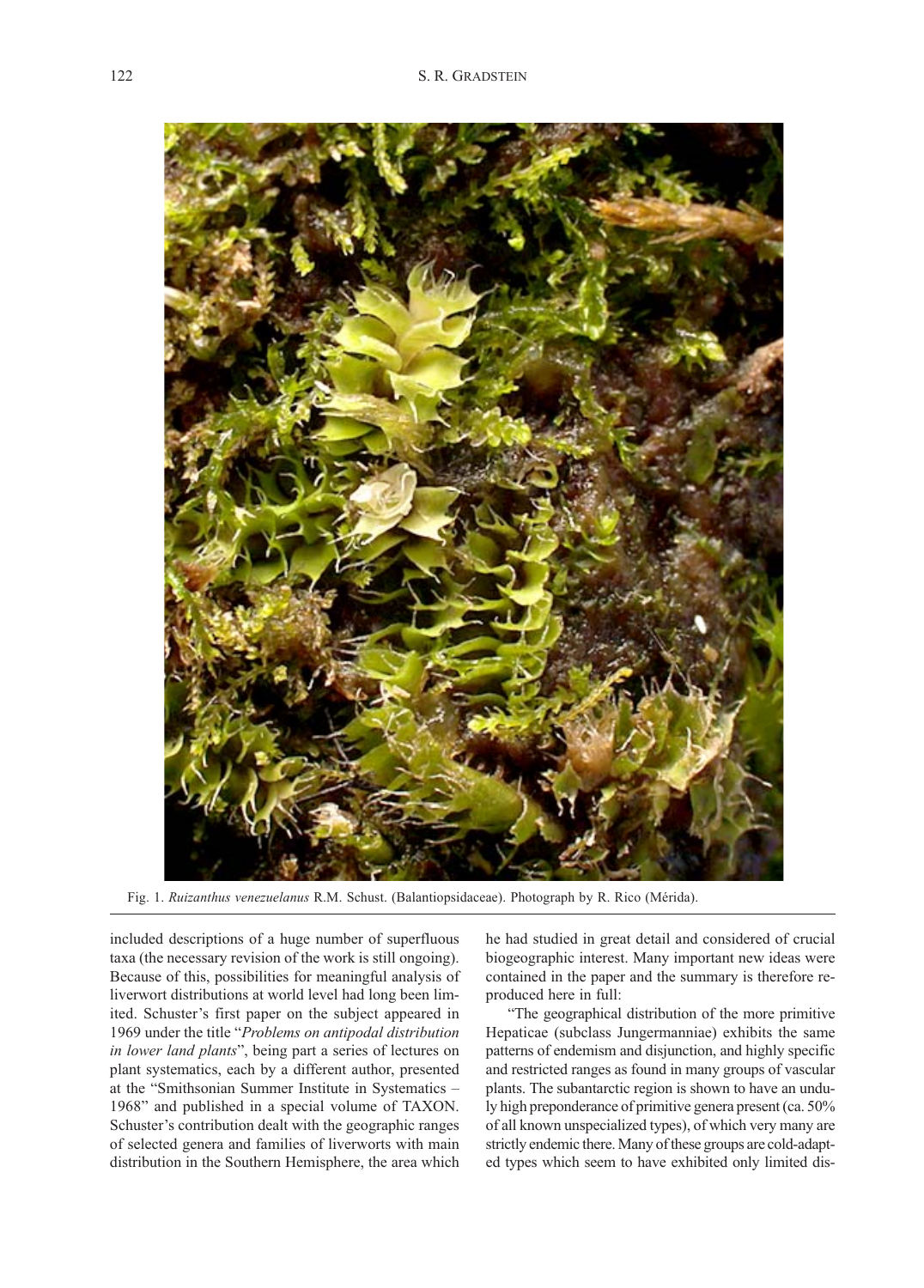

Fig. 2. Ruizanthus venezuelanus R.M.Schust., drawn by R.M. Schuster. Reproduced with permission from New Manual of Bryology, Vol. 2 (1984).

placement northward as a result of late-Tertiary and Pleistocene deterioration of the climate; others (Blepharostomataceae) have shown some striking dispersal to the cold regions at the opposite side of the globe, but the bulk of taxa remain Antipodal. Other families (Gymnomitriaceae, Scapaniaceae) that seem to lack tolerance for warm climates are today very preponderantly Arctic subarctic (and Alpine subalpine), but the most primitive taxa are still strictly subantarctic, leading to the conclusion that these

largely Holarctic families are originally Panantarctic. From the evidence given it is concluded that many but probably not all major groups of the Jungermanniae may have originated in this Panantarctica (Gondwanaland). The recent overwhelmingly "in phase" data corroborating the theory of continental drift, plus the relatively late times for separation of the Australian-Tasmanian-New Zealand area from Antarctica (ca. 40-60 m.y. ago; perhaps somewhat earlier in the case of New Zealand) suggest much of the dispersal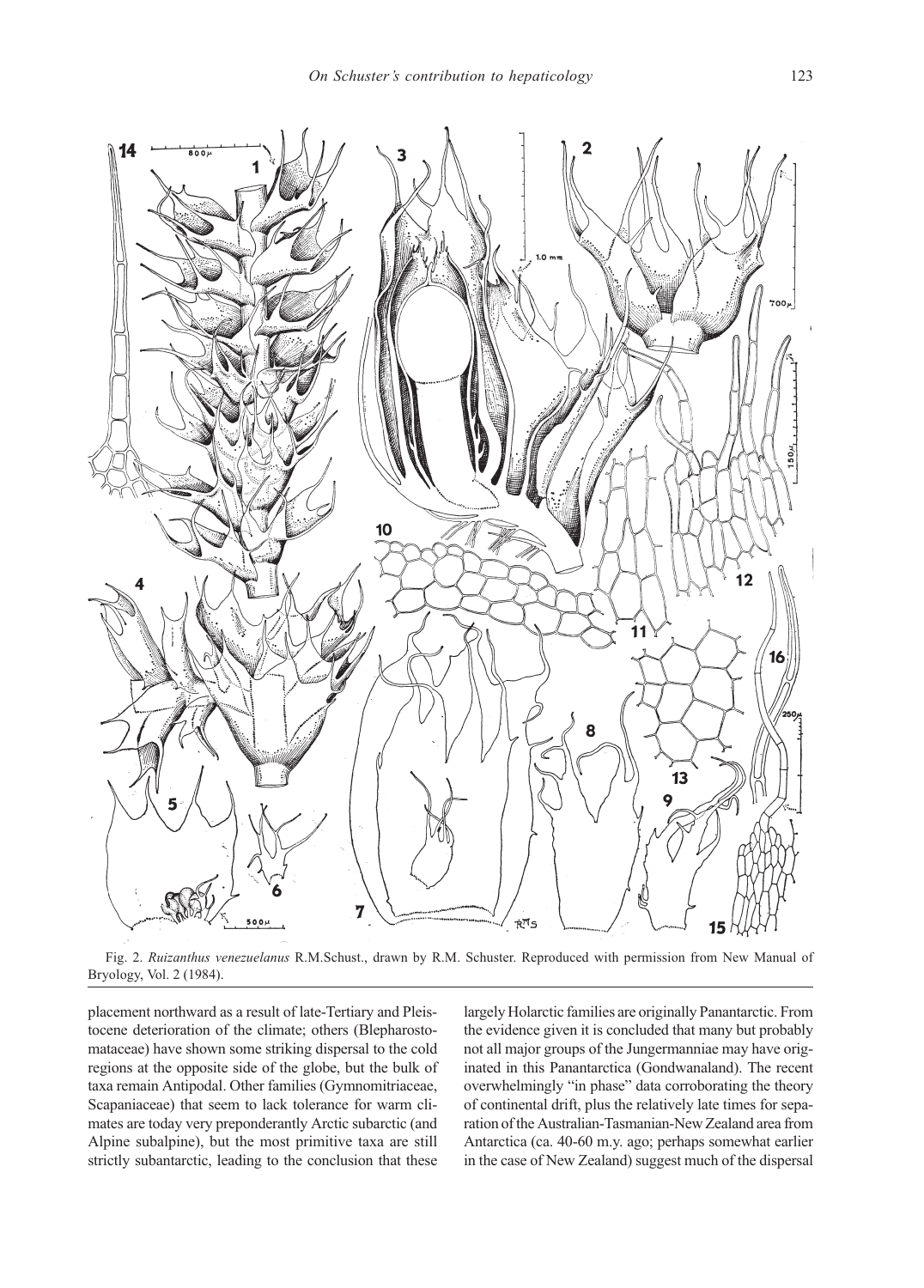(of older, unisexual taxa) may have been overland during late Mesozoic and early Tertiary times. Ranges of some taxa on islands near or on the Mid-Atlantic and Indian-Ocean ridges, islands which vary from 1-20 million years in age, clearly indicate some taxa (especially bisexual ones) may have wider powers of spore-dispersal than sometimes assumed. Present evidence does not, often, allow us to distinguish between ancient "overland" dispersal, and more recent dispersal via spores" (Schuster 1969, p. 46).

The subject was further explored in "On the persistence and dispersal of transantarctic Hepaticae" (Schuster, 1979a) and "Dispersal mechanisms and distribution patters in Hepaticae and Anthocerotae" (Schuster, 1983a), and culminated in "Phytogeography of the Bryophyta" in the New Manual of Bryology (Schuster, 1983b). The latter work has remained the principal reference on liverwort biogeography, even though it is now partially outdated. A final paper on the subject, "Origins of the Neotropical Hepaticae", appeared in 1990, being based on a lecture at the International Botanical Congress in St. Louis. Here, Schuster pointed out that the Neotropics, especially the northern Andes, is the "hottest hotspot" in the world in terms of endemic liverworts. The high endemism was explained by the longterm isolation of the area, exceeding 40 Mio years, and the continuous, strong local tectonic activity, producing ample new ("raw") habitats for speciation and evolution. A large number of endemic species and about 25 genera, were described by Schuster based on his fieldwork in the Neotropics. Among them were several rare monospecific groups, such as Ruizanthus (Figs. 1, 2), Platycaulis, Pseudocephaloziella, Leptoscyphopsis, Nanomarsupella and Paramomitrium, that have not or have only once or twice been collected since. About half the new neotropical genera described by Schuster and many of the new species, however, have now become synonyms and were replaced by older names. One reason for this was Schuster's neglect of the study of types (Long, 2015) and his dislike of the principles of nomenclature: "I continue to sweep under the proverbial rug some nomenclatural problems of which I am fully aware, but which I trust will not become obvious to some of my more adventurous contemporaries...." (Schuster, 1974, p. ix).

Schuster greatest fascination has been the liverwort flora of the Southern Hemisphere and "Austral Hepaticae" (Schuster, 2000, 2002) was to become the grand synthesis of his work in that part of the world. Unfortunately, the book remained unfinished; of the planned five volumes, only three have appeared. A perusal of the three published volumes is suggestive of the wealth of data that would have been contained in the series. Being over 80 years old, work on Austral Hepaticae was increasingly becoming a burden as is evident from one of the last letters that I received from him, dated 16 February 2002:

821 W. Calle del Regalo Green Valley, Ariz. 85614, USA Feb. 16, 2002

## Dear Rob,

I meant to write you last summer, but getting proof read of Volume II of AH took all my time and energy. Olga is overwhelmed with the Ms, as am I.

I have been "fighting" with Plagiochilaceae, for Volume III, and they have worn me down; I am about to call it quits, they need more years that I have left. I keep trying to see patterns in sporophyte microanatomy. The figures of Szweykowskia and Steereochila you published (with J. Heinrichs) leave me full of doubts. I would like to get a few plants of each from you, if possible, with a perianth or two. I remain puzzled as to how to interprete branching in Steereochila and would much like to see material. Inoue once sent me 1-2 plants, but they were so bad I gave up on the problem.

Under separate cover (sea mail) I send a copy of recent papers and that of the Lepidozia paper; I do not remember when I last sent you reprints; if you let me know what you need, I will try to get you copies. I would appreciate copies of your recent ones, especially Gradstein & Reiner (Szweykowskia), Heinrichs et al. (Glaucescentes), H. & G. (P. longiramea; sect. Crispatae; P. subplana); Müller, H. & G. (sect. Plagiochila).

## Sincerely yours,

#### Rudy

Schuster's contribution to hepaticology is monumental, his publications are exceptionally rich in detail, and the quality of his illustrations is unsurpassed. His writing is lengthy and the text is typically accompanied by numerous footnotes. Lewis Anderson in a tribute to Rudy Schuster (Anderson, 1988) counted 2384 footnotes in his North American flora and concluded that Schuster had "a passionate love affair with the footnote". As they often contain descriptions of new taxa, new combinations or other crucial new taxonomic information, Schuster's footnotes are an essential part of the text and cannot be ignored.

In the preparation of his manuscripts, Schuster was aided by his wife, Olga, who was a professional editor and took care of the conception and completion of the work, and getting it ready for publication. As a token of his appreciation, Schuster dedicated to her a new genus from Ecuador, *Olgantha* (= *Triandrophyllum*), and a new species from Australia, Austrolejeunea olgae (= Nephelolejeunea nudipes). Sadly, both names are now considered synonyms.

### ACKNOWLEDGMENT

I thank Jeffrey G. Duckett for correction of the manuscript.